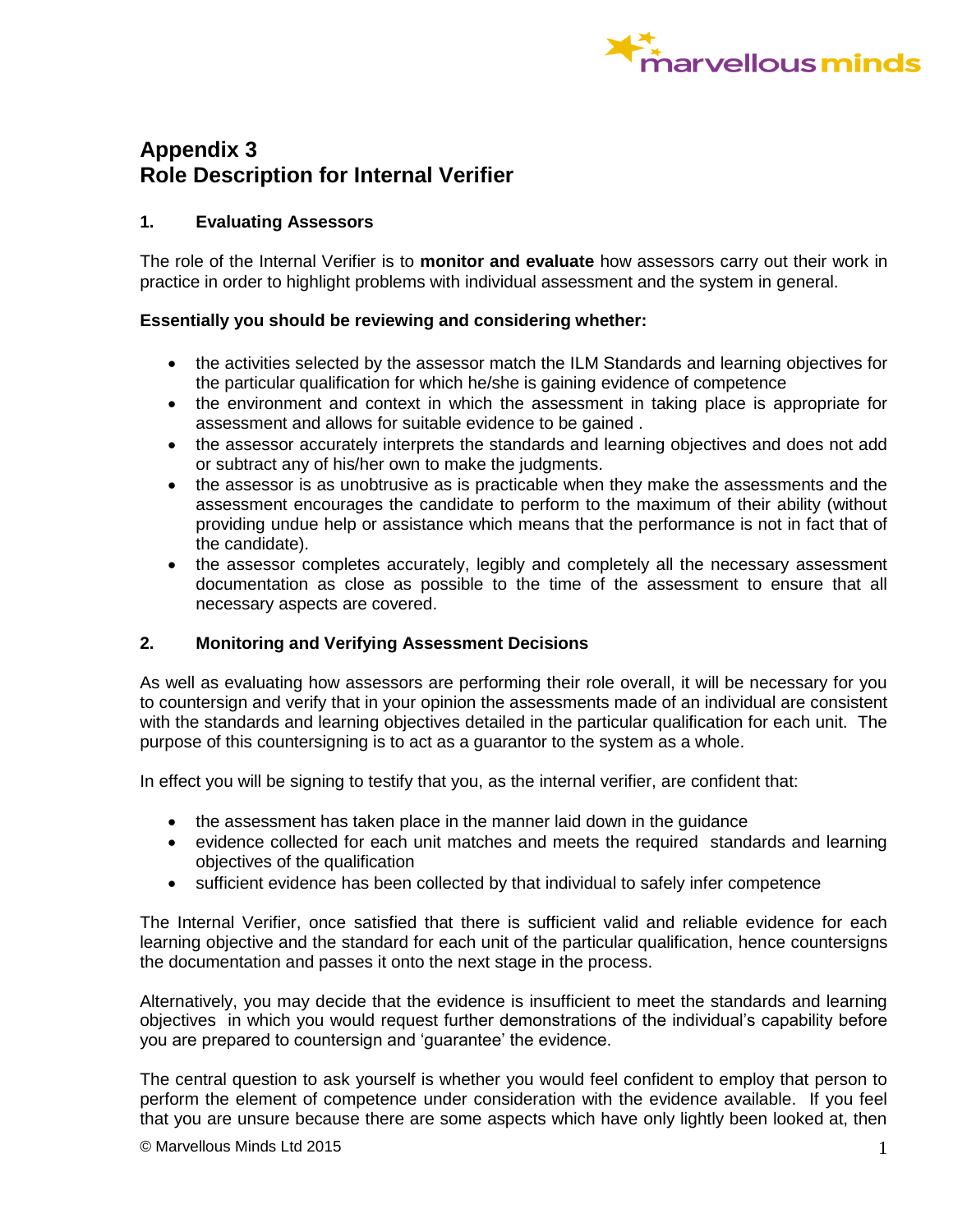

it is likely that there is insufficient evidence at the present time. All this may mean is that you ask for further evidence to be gathered.

#### **3. Providing Feedback**

The provision of feedback to assessors on their performance is a key method of improving assessment practice through ensuring that assessors learn about:

- those areas where they are clearly meeting the requirements of their role; and
- those areas where there is room for improvement.

Assessors should be encouraged to talk about any difficulties which they are experiencing either in interpreting the standards or the guidance, in the use of the records or more specifically with assessing a particular candidate. They should also be asked whether there are general improvements which could be made to the system or the means of ensuring quality within it.

At times it will be necessary to be hard and say to an individual, following appropriate discussions and time improvement, that is he/she cannot undertake the role of an assessor consistently then he/she will have to forego the role. In this situation, the advice of the Programme Director will be sought.

#### **4. Exchanging Information**

You have first line responsibility for the overseeing of the assessment and therefore make a significant contribution to the success of this accredited centre.

As your expertise develops a necessary part of the role is concerned with exchanging information (with assessors, candidates, and colleagues). This should be a two way process and involves discussing and identifying concerns, trends, changes and evaluating their significance (and noting examples of good practice) as well as passing on knowledge and detailed facts.

Therefore, so as to keep up to date with the current information and contribute to local and national developments it is crucial that you participate in standardization and review meetings facilitated by the Programme Director.

#### **5. Record Keeping**

All Internal Verifiers are required to keep records, as part of the Centre's quality system.

It is suggested that a portfolio be compiled and this will include:-

- records of meeting with Assessors and Candidates
- records of complaints/problems
- minutes of regular meetings
- newsletters, circulars from awarding bodies
- copy of assessment records and verifier reports
- appeals documentation
- monitoring and development plans

© Marvellous Minds Ltd 2015 2